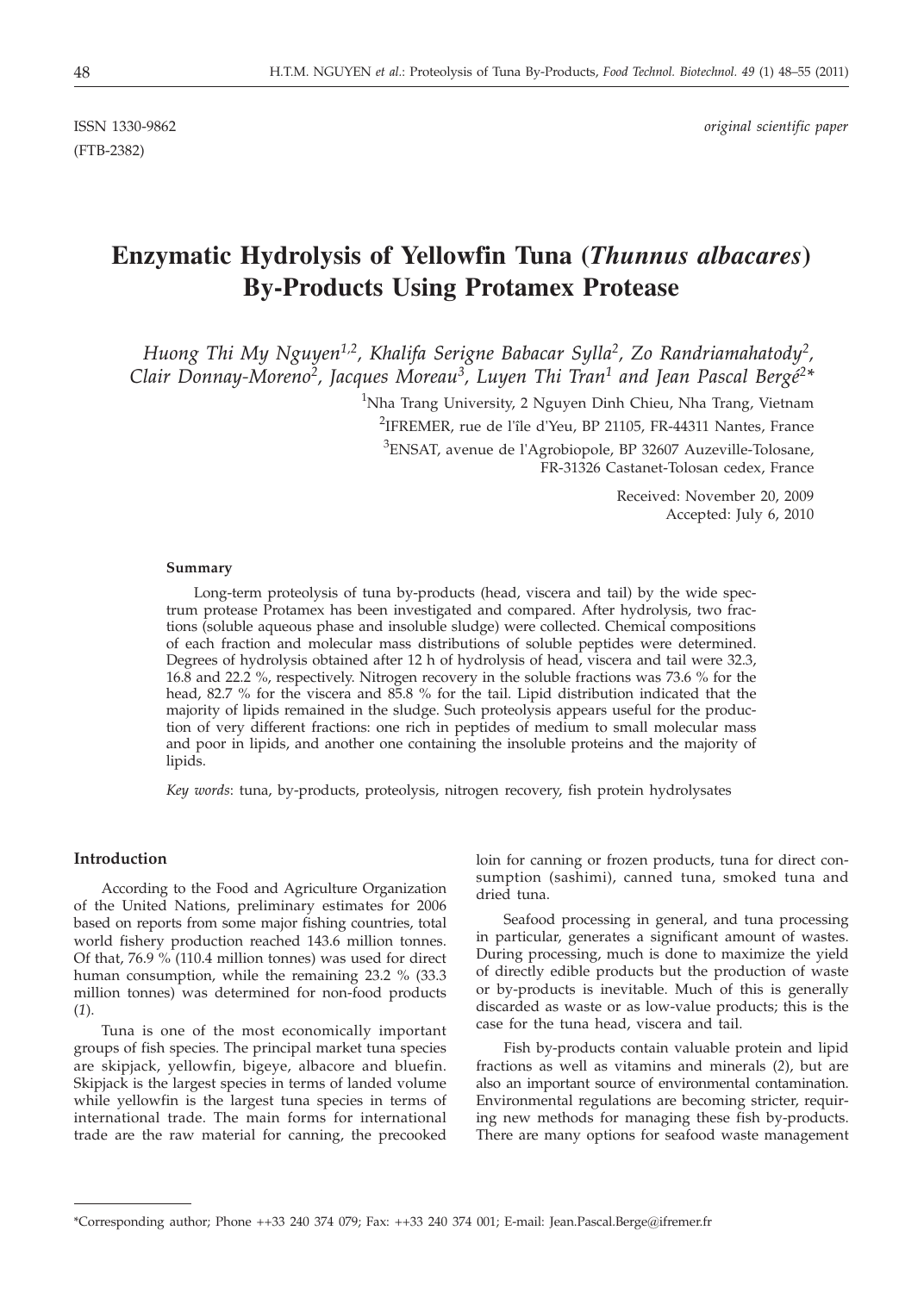that could help to resolve these problems. Among them, the production of fish meal and fish oil is the most used worldwide. However, enzymatic hydrolysis is one of the most efficient methods to recover protein and thus to increase the commercial value of such biomass.

Indeed, a lot of fish by-products have been hydrolyzed such as salmon head (*3*), salmon frame (*4*), sole frame (*5*), sardine viscera and head (*6*). Preferred enzymes are large spectra proteases such as Alcalase (*7*), Neutrase (*8*), Protamex (*9*) and Kojizyme (*10*). Protamex is known to produce bitterless hydrolysates and was therefore chosen for this study.

Among the different biochemical parameters, the degree of hydrolysis (DH) is one of the most important characteristics as it directly influences the peptide length and their nutritional, functional and sensory properties. Moreover, DH is positively correlated with the solubility of the hydrolysates and thereby to the digestibility of the protein. In addition to the DH, protein recovery and molecular mass distribution of the soluble peptides are important as they give interesting information on the possible use of the hydrolysates (*11*).

The objective of this work is to investigate the effect of long-term hydrolysis (12 h) of three tuna by-products (head, tail and viscera) using Protamex. Degree of hydrolysis, protein recovery, molecular mass profile of the soluble peptides and biochemical composition of the resulting fractions are determined and discussed.

# **Materials and Methods**

#### *Raw materials*

Yellowfin tuna (*Thunnus albacares*) was provided by Hai Vuong, a seafood processing company in Nha Trang, Vietnam. The tuna were caught in the Pacific Ocean and were filleted at the company. Head, viscera and tail (which also contains a small fraction of the backbone) were collected, frozen and transported to IFREMER (French Research Institute for Exploitation of the Sea, Nantes, France). After their arrival, they were thawed and ground separately twice. The minced materials were packed in plastic bags (0.5 kg per unit), frozen and stored at –20 °C until their use.

## *Enzyme*

The enzyme Protamex used for the hydrolysis was provided by Novozymes A/S (Bagsvaerd, Denmark). It is a *Bacillus* protease complex (EC numbers: 3.4.21.62 and 3.4.24.28) developed for the hydrolysis of food proteins (*12*).

## *Hydrolysis*

Tuna by-products (head, viscera and tail) were thawed at 4 °C overnight and a volume of distilled water equal to that of the raw material was added. Enzymatic hydrolysis was performed in a closed glass vessel with a double jacket. The mixture was stirred at 300 rpm until the temperature reached 45 °C, then the enzyme was added at 0.1 % of the mass of raw material. The hydrolysis was carried out for 12 h at 45 °C without any control of the pH (the initial pH of the substrates was 6.3–6.5).

Temperature was stabilized with a continuous flow water bath. Aliquots were taken hourly during hydrolysis for the determination of the degree of hydrolysis and nitrogen solubilisation. The solution was heated at 95 °C for 15 min in order to inactivate the enzyme. This solution was then centrifuged at 10 000×*g* at 4 °C for 30 min. Two fractions were collected: the soluble aqueous phase and the insoluble sludge. These fractions were then freeze- -dried and stored at –20 °C until analyses.

## *Chemical analyses*

Moisture content in the raw materials and in the produced fractions from hydrolysis was determined after drying at 105 °C. Ash content was measured by incinerating the samples in a furnace at 600 °C. Total nitrogen content was determined by the Kjeldahl method (*13*) and crude protein content was estimated by multiplying total nitrogen content by 6.25. Lipid content was determined after the extraction of lipids from the samples according to the method of Folch *et al*. (*14*).

## *Degree of hydrolysis*

The degree of hydrolysis (DH) is defined as the ratio between the number of broken peptide bonds (*h*) and the total number of peptide bonds per mass unit  $(h_{\text{tot}})$ :

$$
DH = \frac{h}{h_{\text{tot}}} \times 100 \tag{1}
$$

For every hydrolyzed peptide bond, a free  $\alpha$  amino group is formed. The degree of hydrolysis was determined by measuring the amount of free  $\alpha$  amino groups, based on the reaction between Sanger's reagent or dinitrofluorobenzene (DNFB) and the amino groups in the amino acids, which resulted in a yellow complex of amino acids (*15*). Absorbance was measured spectrophotometrically at 410 nm.

#### *Nitrogen recovery*

Nitrogen recovery (NR) in the soluble fraction was calculated using the following formula (*16*):

$$
NR = \frac{Total nitrogen in the soluble fraction}{Total nitrogen in the substrate} \times 100 / 2 /
$$

## *Molecular mass distribution*

The molecular mass distribution of peptides in the hydrolysates was analysed by gel filtration chromatography. The molecular mass fractions were separated using a high-performance liquid chromatography (HPLC) system equipped with a size exclusion column (Superdex Peptide 10/300 GL, GE Healthcare UK Ltd, Chalfont, UK). The mobile phase consisted of water with trifluoroacetic acid 0.1 % and acetonitrile 0.5 % (70:30) and the flow rate was 0.5 mL/min. Chromatography was monitored by measuring the absorbance at 214 nm. The column was calibrated with standards: ribonuclease A (13 700 Da), aprotinin (6500 Da), renin (1760 Da), vasopressine (1084 Da) and leucine (294 Da). The molecular mass ranges of the different fractions were based on the retention times of the collected fractions and determined from a standard curve.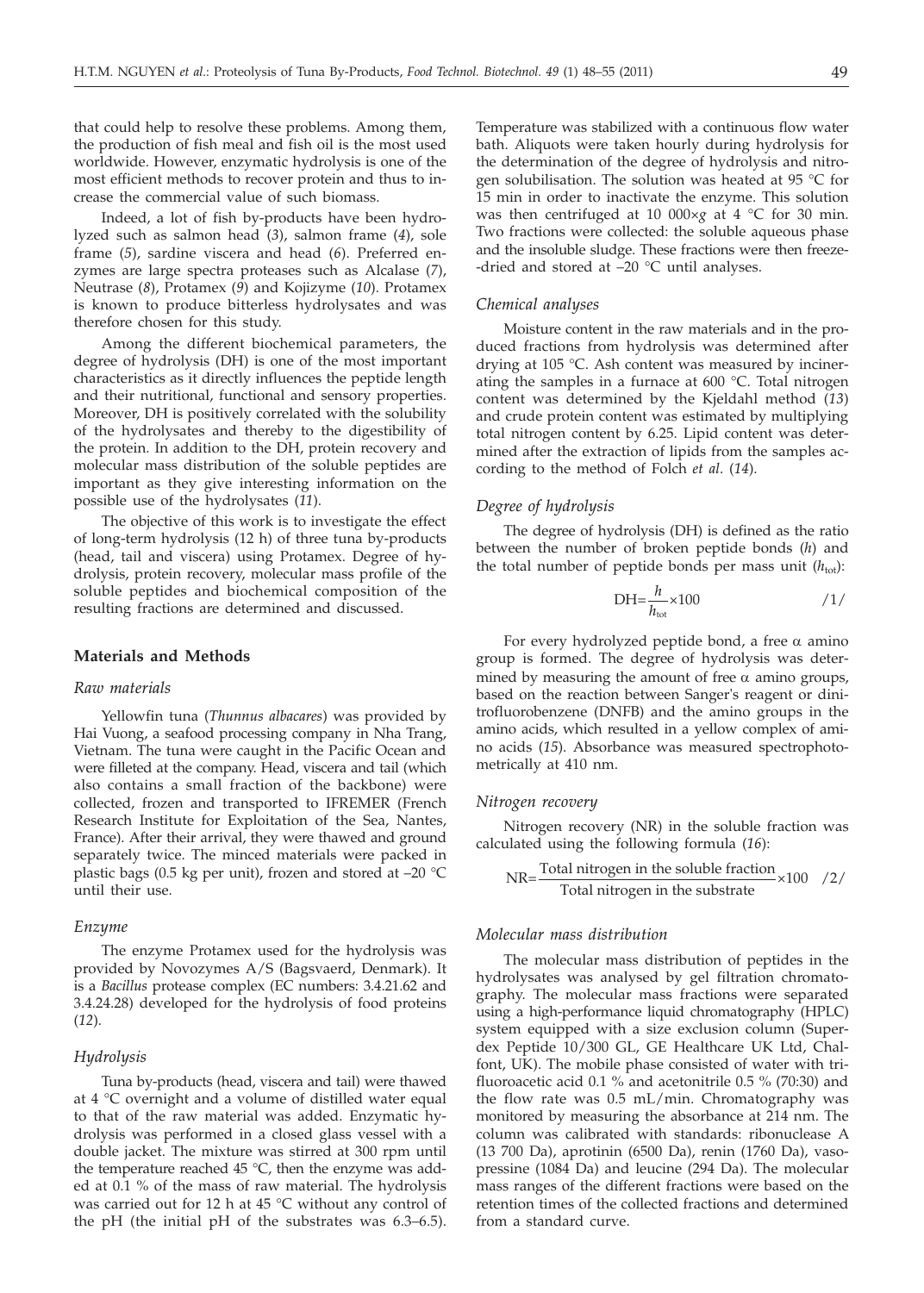## *Statistical analysis*

A statistical program (SPSS, SPSS Inc, Chicago, IL, USA) and Microsoft Excel were used for data processing and statistical analysis. Data were subjected to analysis of variance (ANOVA). Mean values were accepted as significantly different at 95 % level ( $p<0.05$ ).

# **Results and Discussion**

Like all raw materials from living beings, tuna by- -products possess enzymatic activities and notably proteolytic ones. Indeed, the main proteases found in marine raw material are acid proteases (pepsin), serine proteases (trypsin, chymotrypsin, elastase), cystine proteases (calpain) and metalloprotease (collagenase) (*17*). As the raw materials used here had not been heated before the hydrolysis, the endogenous enzymes were still active.

To our knowledge, very few studies have mentioned the proteolytic activity of fish head or fish tail. However, a study on trout heads has revealed that they have a proteolytic activity on a large pH scale (pH=2–11), indicating the presence of several kinds of enzymes, as serine or acid proteases (*18*). On the contrary, viscera, which are well known to possess a high proteolytic activity due to their digestive functions, have been widely studied (*19*). Thus, regarding tuna, the most important digestive enzymes identified are trypsin, chymotrypsin and pepsine (*20–22*). Optimal activities of trypsin and chymotrypsin isolated from tuna viscera were found to occur at pH and temperature above 8 and 55  $^{\circ}$ C, respectively (*20,21*). Maximum activity of pepsin was found at pH=2 and 50 °C (*22*).

In the present study, even if the hydrolysis conditions (pH ranging from 6.3 to 6.5 and 45 °C) were not so close to the optima, proteolysis by the endogenous enzymes may have occurred. However, it is well known that a preliminary thermal inactivation of these enzymes changes the protein conformation in the substrate, leading to a great modification of the hydrolysis by the external enzymes. As the aim of this work is to propose to industry a simple (fast and economic) way to upgrade these wastes as useful fractions, it has been decided to keep the digestive enzymes active and to avoid thermal treatment. In addition, it has been proven that in spite of the high amount of endogenous enzymes in viscera, the use of endogenous and exogenous enzymes enhances the solubilisation of the dry matter (*23*).

Without any antimicrobial treatment (of the raw material and during the hydrolysis), bacterial proliferation may have occurred. However, 45 °C is a moderate temperature necessary to perform the proteolysis but adequate to keep the potential microbial growth to a minimum.

Compounds that can be microbially formed during the process may affect the global odour of the products (due to complex mixtures of volatile compounds such as unsaturated carbonyl compounds and alcohols with 6, 8 or 9 carbon atoms). However, non-significant modification of the overall aroma was perceived by a sensory panel even after 12 h of hydrolysis, confirming a reduced bacterial proliferation under such conditions of hydrolysis.

# *Proximate chemical composition of tuna by-products*

The average proximate chemical compositions (based on triplicates) of tuna by-products are given in Table 1. All the by-products contain a great quantity of water (58–77 %), and medium amount of protein (15–17 %). They differ mostly in their lipid and ash content. Viscera and tails do not contain more than 4 % of lipids, while heads are at least 3 times richer (13 %). Their mineral content varies from 2 (viscera) to 20 % (tail).

Table 1. Proximate chemical composition of yellowfin tuna by- -products

| $w$ (moisture) | $w$ (protein) | $w$ (lipid)  | $w(\text{ash})$ |  |
|----------------|---------------|--------------|-----------------|--|
| $\%$           |               |              |                 |  |
| $59.0 + 1.1$   | $14.8 + 0.1$  | $13.5 + 0.1$ | $11.8 \pm 1.1$  |  |
| $77.4+0.1$     | $16.0 + 0.2$  | $3.7 + 0.5$  | $1.9 + 0.2$     |  |
| $58.2 + 2.0$   | $17.4 + 0.2$  | $3.3 + 0.4$  | $20.5 + 0.4$    |  |
|                |               |              |                 |  |

data are given as mean values±S.D. (*N*=3)

# *Degree of hydrolysis*

The by-products can be divided in 2 groups: 'non- -solid' (viscera) and 'solid' (head and tail), which contain the material more resistant to proteolysis (bones). During the hydrolysis, all the by-products turned into a brownish liquid. Average hydrolytic curves (based on triplicates) of tuna head, viscera and tail are shown in Fig. 1. The degree of hydrolysis measured in the soluble fraction obtained from different materials increased with time. All the curves exhibited an initial fast reaction. Thereafter, the rate of enzymatic hydrolysis decreased and reached a stationary phase. Thus a plateau was obtained after 9 h for the viscera, after 10 h for the tail and 11 h for the head.



**Fig. 1.** Degree of hydrolysis of soluble fraction at different hydrolysis times; data are given as mean values±S.D. (*N*=3)

Such shapes of hydrolysis curves were similar to those previously published for yellowfin tuna stomach (*24,25*), herring muscle and head (*26,27*), salmon muscle (*28,29*), salmon head (*30,31*) and cod muscle (*32*). Indeed, these kinetics can be divided into two different phases: the first stage where the reaction speed is fast, which corresponds to an easy breakdown of peptide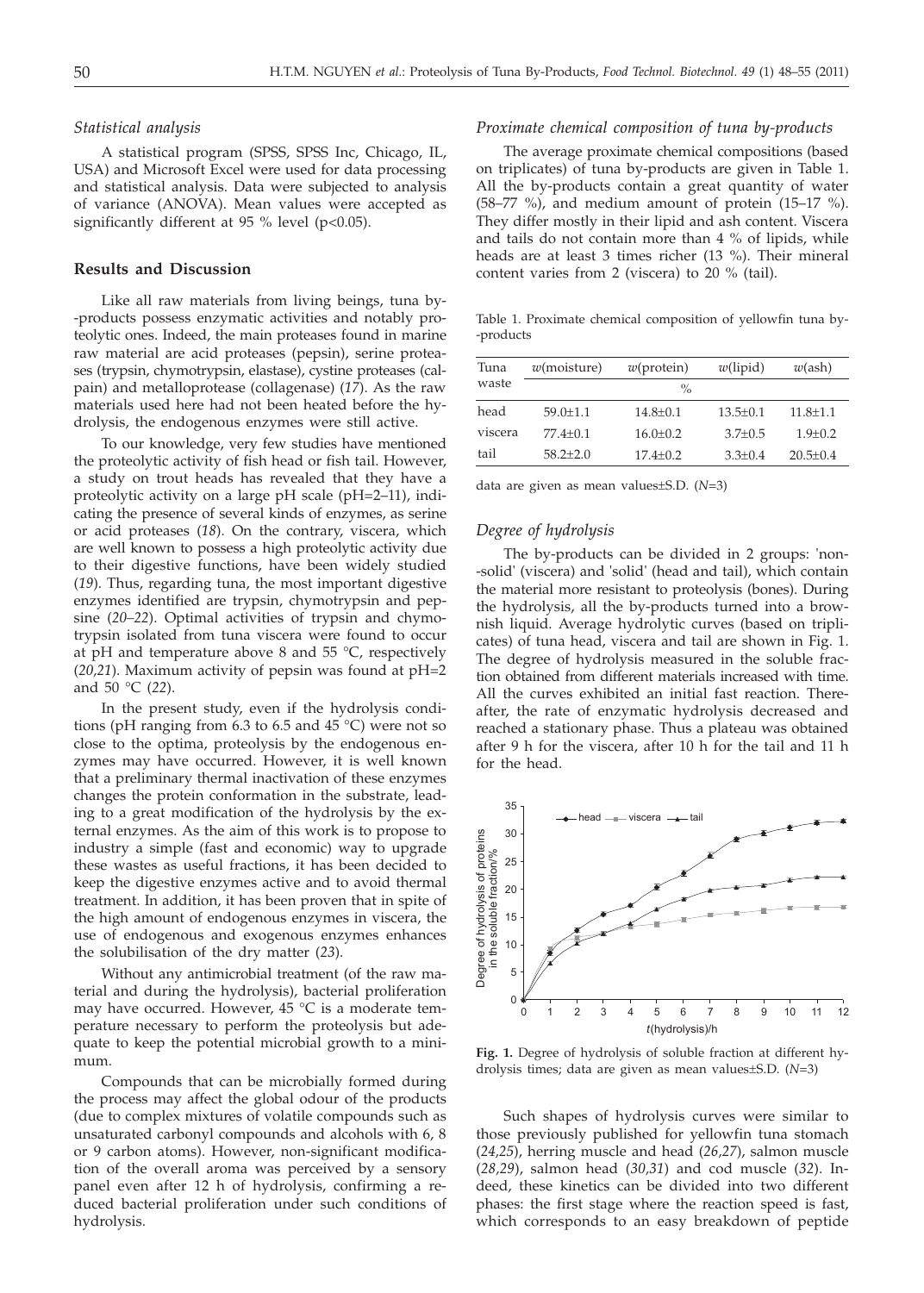bonds, and the second stage, where the reaction speed decreases, which corresponds to the hydrolysis of more compact proteins. Moreover, it is well known that some inhibition may occur like the one due to lipid oxidation (*33*), or the one due to an increase of peptides. In fact, in the initial period of hydrolysis, a large number of peptide bonds were cleaved, leading to an increase of soluble peptides in the reaction mixture. These soluble peptides may act as effective substrate competitors to the undigested or partially digested proteins. In addition, some partial enzyme inactivation may also have occurred (*25*).

After 12 hours of hydrolysis, the DH values for the 'solid' by-products were 32.3 and 22.2 % (for head and tail, respectively). These values are higher than most of those published previously on marine by-products without hydrolysis optimisation (*8,27,29*). However, most of the authors have conducted short time hydrolysis (less than 4 h). In the case of long time hydrolysis study using Protamex, similar DH was obtained: up to 27 % for fish backbones (*34*). The DH obtained for the viscera was quite low (less than 17 %) even after 12 h. This result was expected as it had been notified by some authors on marine viscera (*23–25*). Such difference in DH among three raw materials may be due to the difference in protein composition of tissues and illustrates that the substrate affects the course of proteolysis.

## *Dry matter distribution*

Dry matter distributions in soluble and insoluble fractions obtained after centrifugation and freeze-drying are shown in Fig. 2. Large differences can be observed between the hydrolysed and non-hydrolysed substrates. Prior to proteolysis, only 25 % of head dry matter were located in the soluble fraction, while the remaining part was found in the insoluble fraction (75 %). For the non- -hydrolysed viscera, 63 % of the dry matter was located in the supernatant, while 37 % was in the sludge. For the non-hydrolysed tail, 61.4 % of dry matter was found in the soluble fraction and 38.6 % in the insoluble fraction.

During hydrolysis, the percentage of dry matter located in the soluble fraction increased. This indicates that the dry matter was solubilised during hydrolysis under the action of Protamex enzyme. After 12 h of proteolysis, 48.2, 83.1 and 77.7 % of dry matter of head, viscera and tail, respectively, were found in the soluble fractions. Similar results were found in recent studies on the proteolysis of fish by-products (*23,35,36*). However, it is important to notice that despite the long time of action, at least 52 % of dry matter of the tuna head, 17 % of the tuna viscera and 22 % of the tuna tail remained insoluble.

# *Chemical composition of freeze-dried fractions*

Table 2 shows the average chemical composition (based on triplicates) of the freeze-dried soluble and insoluble fractions after 12 h of hydrolysis. Whatever the hydrolysed by-product was, the supernatant appeared rich in proteins (72 to 83 %) and poor in lipids (1 to 3.4 %). Such results illustrate the effectiveness of the protein hydrolysis and its inefficiency in lipid recovery in this fraction (lipids remained in the sludge). These data are



**Fig. 2.** Dry matter distribution in soluble and insoluble fractions of non-hydrolysed and hydrolysed tuna head (a), viscera (b) and tail (c)

Table 2. Proximate chemical composition (% of dry matter) of the fractions obtained after 12 h of hydrolysis of tuna by-products using Protamex

|           | By-products | $w$ (protein) | $w$ (lipid)  | $w(\text{ash})$ |
|-----------|-------------|---------------|--------------|-----------------|
| Fractions |             | $\frac{0}{0}$ |              |                 |
| Soluble   | head        | $72.1 + 1.1$  | $1.5 + 0.2$  | $23.7 \pm 0.3$  |
|           | viscera     | $82.8 + 1.0$  | $3.4 + 0.5$  | $5.8 + 0.1$     |
|           | tail        | $82.7+0.1$    | $1.0 + 0.1$  | $14.7 \pm 0.1$  |
| Insoluble | head        | $23.6 + 0.8$  | $63.1 + 0.9$ | $8.6 + 0.1$     |
|           | viscera     | $47.7 + 0.2$  | $42.7 + 0.9$ | $7.3 \pm 0.2$   |
|           | tail        | $46.2 + 0.2$  | $31.6 + 0.5$ | $17.2 + 0.2$    |
|           |             |               |              |                 |

data are given as mean values±S.D. (*N*=3)

in agreement with previous ones where the protein content of the soluble fractions ranged from 62.3 to 91.6 % (*30,37–40*) and the lipid content was 1.6 % for salmon frame (*41*) and 0.4–1.5 % for herring by-products (*27*). However, these results are contradictory to some where higher lipid content (up to 24.5 %) was found in the soluble fraction (*31*). This confirms that the composition of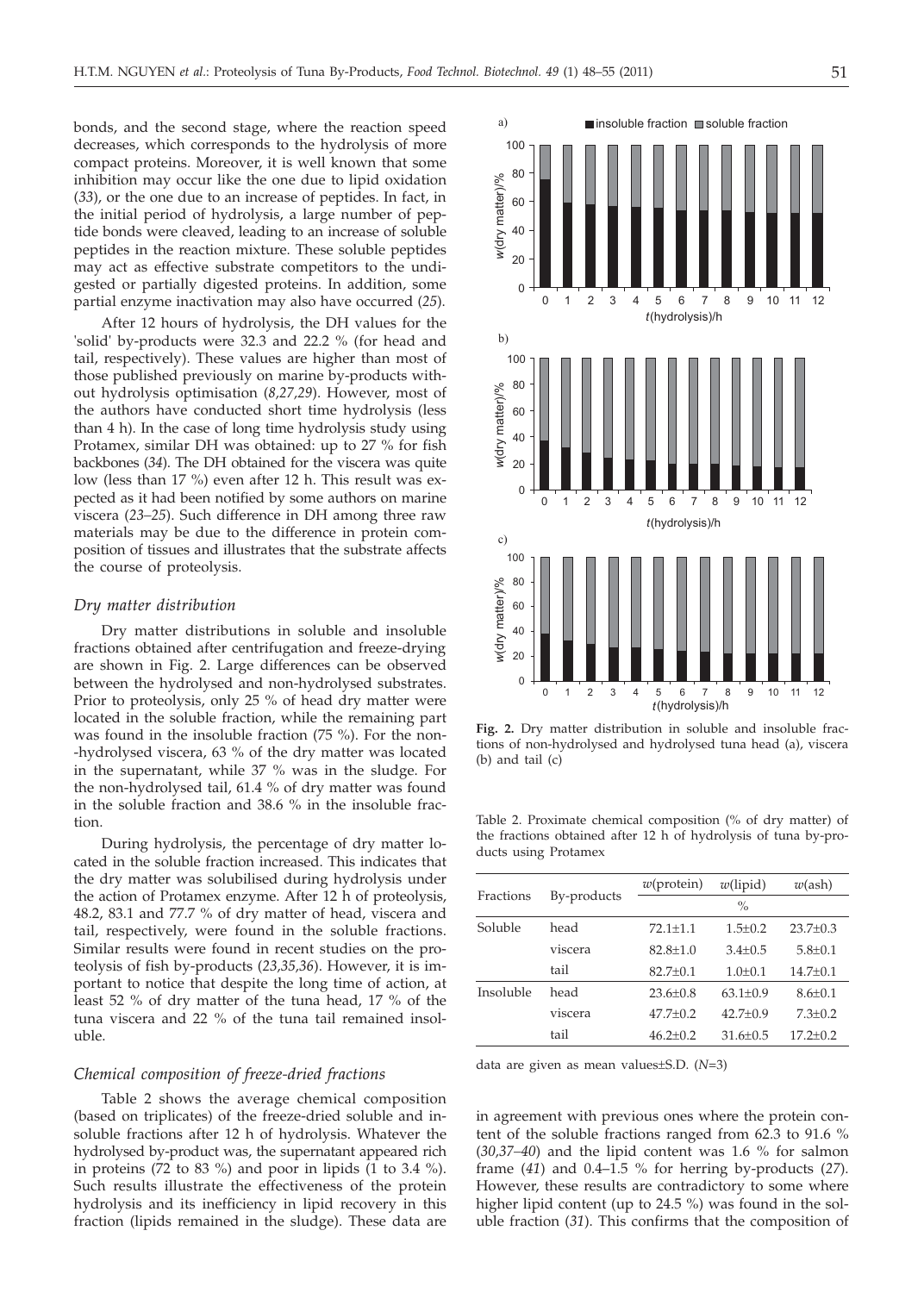substrates influences both the proteolysis process and the composition of resulting fractions (*39*).

In this study, the conditions of proteolysis led to the enrichment of protein content in the tuna head supernatant (36 g of protein per 100 g of dry head and 72 g of protein per 100 g of dry supernatant), and reduction of the content of lipids (33 g of lipid per 100 g of dry head and 1.5 g of lipid per 100 g of dry supernatant) in comparison with the non-hydrolysed head. Similar results were obtained for the tail hydrolysis, where the enrichment of the protein content (from 42 to 83 %) and the reduction the lipid content (from 8 to 1 %) were observed. However, this was not the case for the viscera supernatant, where a small variation of the protein content can be observed (from 71 to 83 %), but a great lipid reduction was confirmed (from 16 to 3 %). Regarding the ash content of the soluble fractions, it ranged from 6 (viscera) to 24 % (head). This variability in ash content had previously been observed notably for salmon, herring and pollock (*26,29,42,43*). As a consequence, the resulting sludge after 12 h of hydrolysis was found to be poorer in proteins and richer in lipids in comparison with the non-hydrolysed materials.

The chemical composition of the initial material strongly influences the composition of the resulting fractions. As Protamex is a large spectrum protease, it is the protein content of different fractions (soluble and insoluble) that was mostly affected regardless of the raw material. For the lipids, it appears that part of them can be recovered in the supernatants, but large discrepancies were found among the by-products. As previously noticed, it seems that lipid compounds from viscera can be more easily recovered in soluble fraction in comparison with the other by-products ('solid ones'). Further analysis like the lipid characterization (fatty acids, lipid classes, *etc*.) is needed to confirm this.

Thus, if there is a strong relation between the chemical composition of the initial raw materials and that of the fractions obtained from hydrolysis in a quantitative point of view, some qualitative aspects may also interact. Due to their biochemical differences, the resulting fractions may be used for food or feed (*44–48*) or, for example, as nitrogen sources for microbial growth or fertilizers (*24,49–51*).

## *Nitrogen recovery in the soluble fraction*

The degree of hydrolysis has been used as an indicator of the cleavage of a peptide bond, whereas nitrogen recovery reflects the yield of proteins that can be recovered from the hydrolysis process (*16*).

Fig. 3 shows that the average nitrogen recoveries (based on triplicates) from tuna by-products increased as the hydrolysis progressed. The mass fractions of soluble nitrogen in the tuna head, viscera and tail prior to hydrolysis were 32.8, 64.2 and 51.3 %, respectively. The highest proportion of soluble nitrogen found in the viscera is certainly due to the fact that this raw material is richer in endogenous enzymes, notably digestive proteases. Such results have previously been observed, notably with cuttlefish and sardine viscera (*23*). On the contrary, the 'solid' by-products (head and tail) are richer in hard tissues like bones and cartilage, and poorer in endogenous enzymes,



**Fig. 3.** Nitrogen recovery in soluble fraction; data are given as mean values±S.D. (*N*=3)

leading to a lower solubilisation of nitrogen without exogenous enzyme action.

Within the first 8 h of hydrolysis, the nitrogen recoveries increased rapidly and reached 72.1 % for the head, 81.8 % for the viscera and 84.6 % for the tail. Afterwards, nitrogen recovery increased slowly or stayed constant until 12 h of hydrolysis. At the end of the proteolysis, nitrogen recovery was high for viscera and tail (82.7 and 85.8 % respectively) and a little bit lower for head (73.6 %). These results are in accordance with those obtained in previous studies on fish by-products (*4,52, 53*).

It seems that under such experimental conditions nitrogen recovery with Protamex occurred mainly during the first 8 h. After this period, despite a continuous increase of the DH, Protamex was no longer capable of protein solubilization, but remained active by breaking down peptide bonds of the solubilised proteins, leading to the formation of smaller peptides in the supernatant.

## *Molecular mass distribution*

As expected, the longer the proteolysis was, the smaller the peptides were (Figs. 4–6). Proteolysis by breaking the peptide bonds enhanced the solubility of proteins (protein recovery), but also shortened these peptides. However, some important differences can be noticed. Before hydrolysis, 45 and 38.3 % of peptides with a molecular mass above 7000 Da were detected in head and tail, but



**Fig. 4.** Molecular mass distribution of tuna head hydrolysates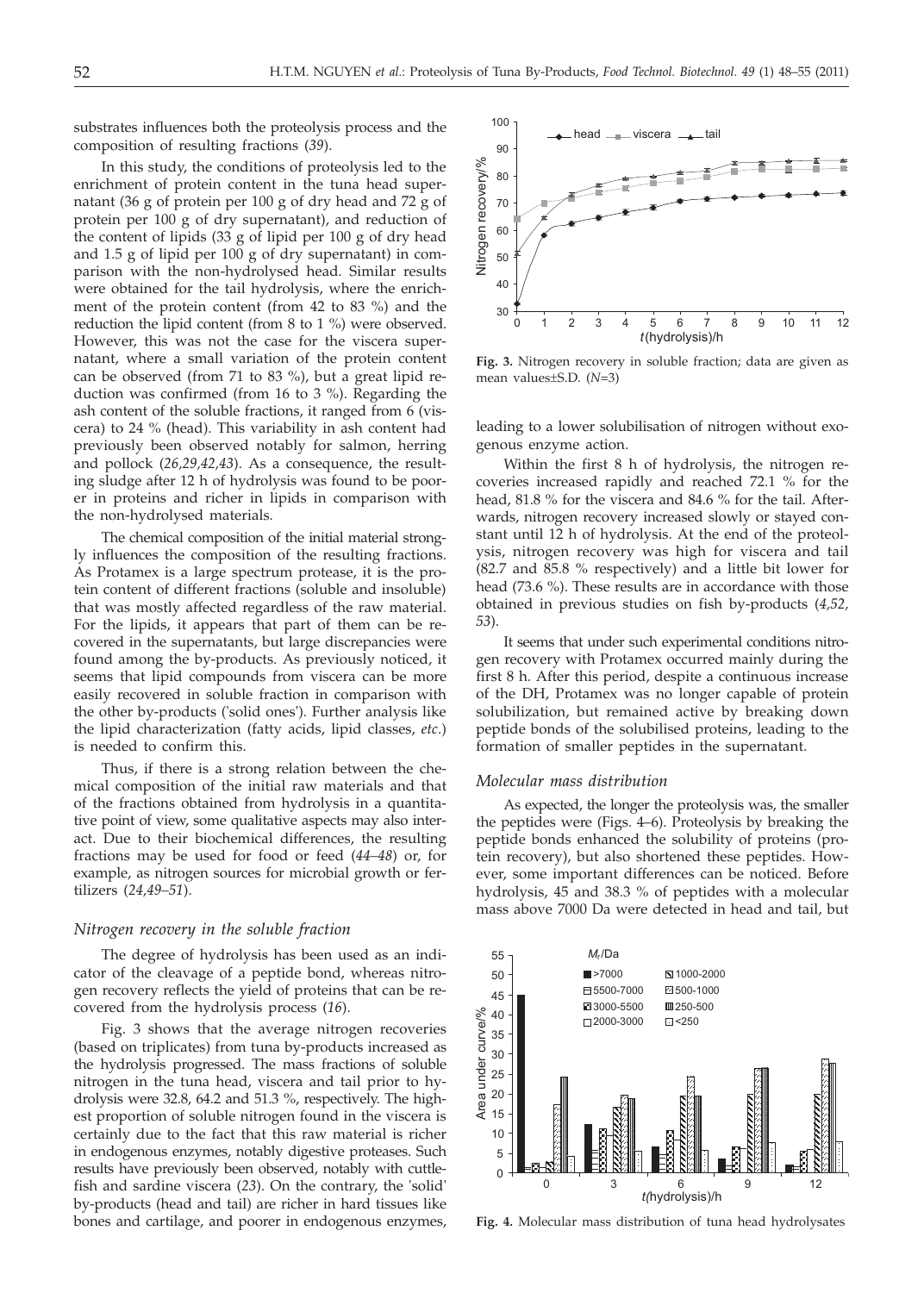

**Fig. 5.** Molecular mass distribution of tuna viscera hydrolysates



**Fig. 6.** Molecular mass distribution of tuna tail hydrolysates

only 5.8 % in the viscera (84 % were below 2000 Da). During hydrolysis, whatever the tuna by-products, the concentration of all the peptides above 3000 Da diminished. After 12 h of proteolysis, these peptides represented only 10 % of the tuna head hydrolysates, less than 2 % of the viscera supernatant (92.5 % were below 1000 Da), and 27.3 % of the tail hydrolysates.

These results confirm the interest to combine different analyses such as the degree of hydrolysis, protein recovery and molecular mass distribution of the peptides in order to better characterize proteolysis.

## *Lipid distribution in the fractions*

The distribution of lipids in the different fractions after the enzymatic hydrolysis are presented in Table 3. After 12 h of hydrolysis, regardless of the raw materials used, the majority of lipids were found in the insoluble fractions (98, 80 and 90 % for head, viscera and tail, respectively). A significant modification of the lipid distribution is one of the most noticeable effects of the proteolysis conducted here. These data confirm some results obtained on salmon frames and cod viscera where lipids

Table 3. Distribution of lipids (% of total lipids) in the fractions obtained after 12 h of hydrolysis of tuna by-products by Protamex

| Fractions | $w$ (head)         | w(viscera)     | w(tail)      |  |
|-----------|--------------------|----------------|--------------|--|
|           | $\frac{0}{\alpha}$ |                |              |  |
| soluble   | $2.1 + 0.2$        | $20.4 + 1.6$   | $10.2 + 0.2$ |  |
| insoluble | $97.9 + 1.4$       | $79.6 \pm 1.5$ | $89.8 + 1.1$ |  |
|           |                    |                |              |  |

data are given as mean values±S.D. (*N*=3)

remained in the sludge after proteolysis (*41,54*). However, they are contradictory to a previous work that had been conducted on the hydrolysis of sardine by-products with the same enzyme, where high amount of lipids was found in the soluble phases (*9,35,36*). Such discrepancies may be explained by a qualitative effect. As previously noticed, it seems that proteolytic enzymes (and notably Protamex) can be 'selective' towards lipids and particularly towards their fatty acid composition as the supernatant fraction enriched in unsaturated fatty acids was obtained while the corresponding sludge was found enriched in saturated fatty acids.

Thus, even with a high disruption of tissue by a proteolytic action, the lipid distribution in the soluble fractions appears highly dependent on the substrates and on their lipid and protein compositions.

## **Conclusions**

This study compared enzymatic hydrolysis of three tuna by-products with a large spectrum protease. As expected, solubilisation of the raw material occurred, leading to an increase of the DH and nitrogen recovery while the molecular mass of the resulting peptides decreased as the hydrolysis progressed. It appears that under conditions used in the study, 8 h of hydrolysis were enough for the protein solubilisation. However, molecular mass reduction of the soluble peptides was observed. Regarding lipids, very small amounts were recovered in the soluble fraction as they remained in the sludge.

Thus, such proteolysis appears useful for producing fractions of interest: one fraction enriched in proteins (peptides of medium to small molecular size) relatively poor in fat, and another one enriched in lipids and minerals but with significant amounts of proteins (insoluble ones). The relatively high level of proteins found in the supernatants may represent an interesting way to upgrade these by-products for food or feed purposes while the resulting sludge may find applications in feed and notably aquaculture industry.

#### *Acknowledgements*

The authors are grateful to the seafood processing company 'Hai Vuong' in Vietnam for providing the raw materials for this research. This study is part of the actions conducted by the members of the SEAPRO network (*www.seapro.fr*), which aims to promote a better use of the marine biomass with sustainable processes.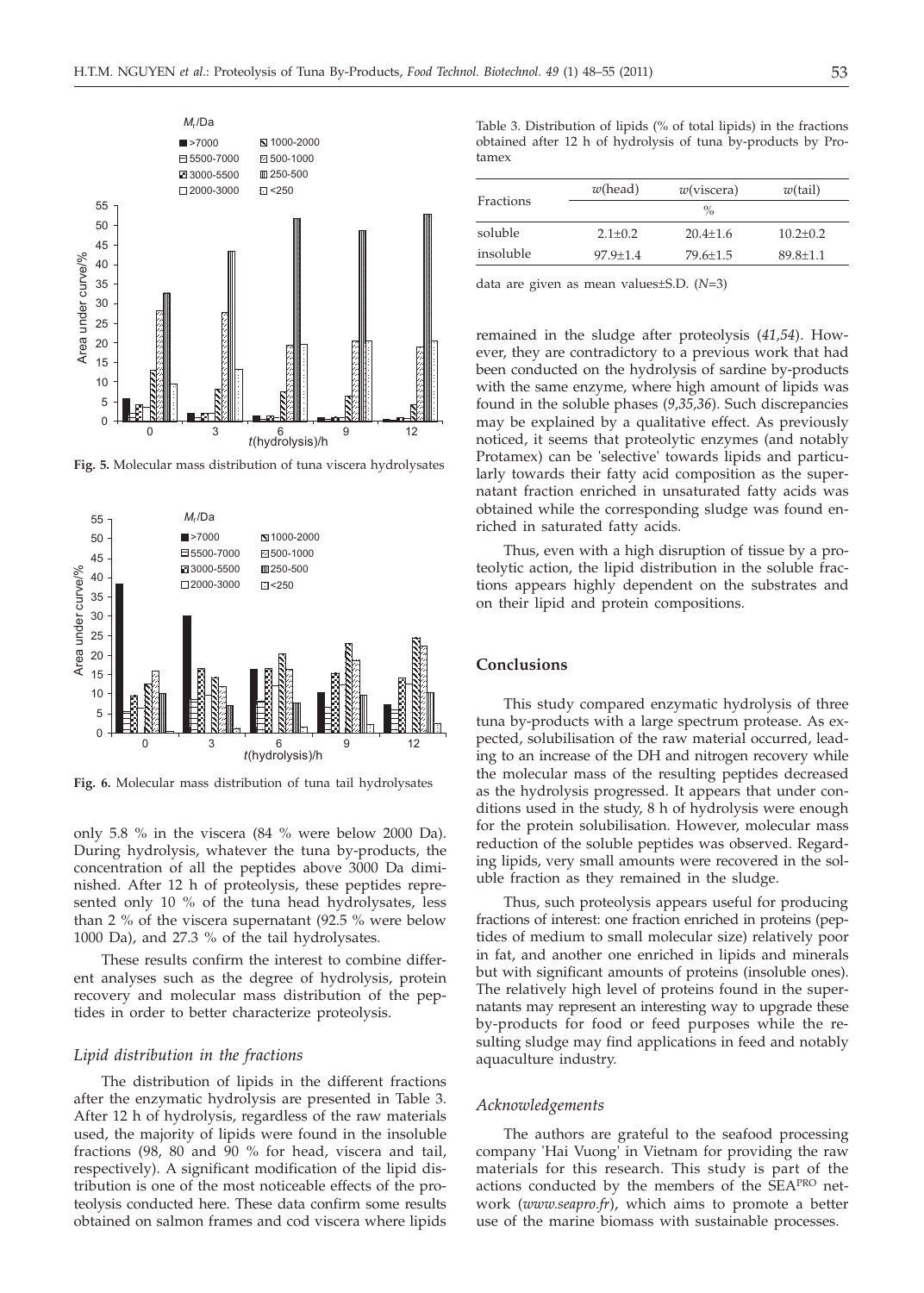# **References**

- *1.* The State of World Fisheries and Aquaculture 2008 (SO-FIA), FAO Fisheries and Aquaculture Department, Rome, Italy (2009).
- *2.* T. Rustad, Utilisation of marine by-products, *Electron. J. Environ. Agric. Food Chem. 2* (2003) 458–463.
- *3.* G.A. Gbogouri, M. Linder, J. Fanni, M. Parmentier, Analysis of lipids extracted from salmon (*Salmo salar*) heads by commercial proteolytic enzymes, *Eur. J. Lipid Sci. Technol. 108* (2006) 766–775.
- *4.* B. Liaset, R. Nortvedt, E. Lied, M. Espe, Studies on the nitrogen recovery in enzymic hydrolysis of Atlantic salmon (*Salmo salar,* L.) frames by ProtamexTM protease, *Process Biochem. 37* (2002) 1263–1269.
- *5.* S.Y. Jun, P.J. Park, W.K. Jung, S.K. Kim, Purification and characterization of an antioxidative peptide from enzymatic hydrolysate of yellowfin sole (*Limanda aspera*) frame protein, *Eur. Food Res. Technol. 219* (2004) 20–26.
- *6.* N. Souissi, A. Bougatef, Y.T. Ellouz, M. Nasri, Biochemical and functional properties of sardinella (*Sardinella aurita*) by-product hydrolysates, *Food Technol. Biotechnol. 45* (2007) 187–194.
- *7.* N.T. Hoyle, J.H. Merritt, Quality of fish protein hydrolysates from herring (*Clupea harengus*), *J. Food Sci. 59* (1994) 76–79.
- *8.* F. Shahidi, H.Q. Han, J. Synowieck, Production and characteristics of protein hydrolysates from capelin (*Mallotus villosus*), *Food Chem. 53* (1995) 285–293.
- *9.* J. Dumay, M. Allery, C. Donnay-Moreno, G. Barnathan, P. Jaouen, M.E. Carbonneau, J.P. Bergé, Optimization of hydrolysis of sardine (*Sardina pilchardus*) heads with Protamex: Enhancement of lipid and phospholipid extraction, *J. Sci. Food Agric. 89* (2009) 1599–1606.
- *10.* B. Liaset, E. Lied, M. Espe, Enzymatic hydrolysis of by- -products from the fish-filleting industry: Chemical characterisation and nutritional evaluation, *J. Sci. Food Agric. 80* (2000) 581–589.
- *11.* Y. Thiansilakul, S. Benjakul, F. Shahidi, Compositions, functional properties and antioxidative activity of protein hydrolysates prepared from round scad (*Decapterus maruadsi*), *Food Chem. 103* (2007) 1385–1394.
- *12.* Protamex Product Sheet, Novozymes AS, Bagsvaerd, Denmark (2001).
- *13.* W.M. Crooke, W.E. Simpson, Determination of ammonium in Kjeldhal digests of crops by an automated procedure, *J. Sci. Food Agric. 22* (1971) 9–10.
- *14.* J. Folch, N. Lees, G.H. Sloane-Stanley, A simple method for the isolation and purification of total lipids from animal tissues, *J. Biol. Chem. 226* (1957) 497–509.
- *15.* J.F. Goodwin, The colorimetric estimation of plasma amino nitrogen with DNFB, *Clin. Chem. 14* (1968) 1080–1090.
- *16.* S. Benjakul, M.T. Morrissey, Protein hydrolysates from Pacific whiting solid wastes, *J. Agric. Food Chem. 45* (1997) 3423– 3430.
- *17.* F. Shahidi, Y.V.A. Janak Kamil, Enzymes from fish and aquatic invertebrates and their application in the food industry, *Trends Food Sci. Technol. 12* (2001) 435–464.
- *18.* M. Michail, M. Vasiliadou, A Zotos, Partial purification and comparison of precipitation techniques of proteolytic enzymes from trout (*Salmo gairdnerii*) heads, *Food Chem. 97* (2006) 50–55.
- *19.* A. Gildberg, Recovery of proteinases and protein hydrolysates from fish viscera, *Bioresour. Technol. 39* (1992) 271– 276.
- *20.* S. Klomklao, S. Benjakul, W. Visessanguan, Comparative studies on proteolytic activity of splenic extract from three

tuna species commonly used in Thailand, *J. Food Biochem. 28* (2004) 355–372.

- *21.* A.M. de la Parra, A. Rosas, J.P. Lazo, M.T. Viana, Partial characterization of the digestive enzymes of pacific bluefin tuna *Thunnus orientalis* under culture conditions, *Fish Physiol. Biochem. 33* (2007) 223–231.
- *22.* S. Nalinanon, S. Benjakul, W. Visessanguan, H. Kishimura, Tuna pepsin: Characteristics and its use for collagen extraction from the skin of threadfin bream (*Nemipterus* spp*.*), *J. Food Sci. 73* (2008) C413–C419.
- *23.* E.S. Kechaou, J. Dumay, C. Donnay-Moreno, P. Jaouen, J.P. Gouygou, J.P. Bergé, R.B. Amar, Enzymatic hydrolysis of cuttlefish (*Sepia officinalis*) and sardine (*Sardina pilchardus*) viscera using commercial proteases: Effects on lipid distribution and amino acid composition, *J. Biosci. Bioeng. 107* (2009) 158–164.
- *24.* F. Guérard, L. Dufossé, D. De La Broise, A. Binet, Enzymatic hydrolysis of proteins from yellowfin tuna (*Thunnus albacares*) wastes using alcalase, *J. Mol. Catal. B-Enzym. 11* (2001) 1051–1059.
- *25.* F. Guérard, L. Guimas, A. Binet, Production of tuna waste hydrolysates by a commercial neutral protease preparation, *J. Mol. Catal. B-Enzym. 19–20* (2002) 489–498.
- *26.* A.M. Liceaga-Gesualdo, E.C.Y. Li-Chan, Functional properties of fish protein hydrolysate from herring (*Clupea harengus*), *J. Food Sci. 64* (1999) 1000–1004.
- *27.* S. Sathivel, P.J. Bechtel, J. Babbitt, S. Smiley, C. Crapo, K.D. Reppond, W. Prinyawiwatkul, Biochemical and functional properties of herring (*Clupea harengus*) byproduct hydrolysates, *J. Food Sci. 68* (2003) 2196–2200.
- *28.* H.G. Kristinsson, B.A. Rasco, Kinetics of the hydrolysis of Atlantic salmon (*Salmo salar*) muscle proteins by alkaline proteases and a visceral serine protease mixture, *Process Biochem. 36* (2000) 131–139.
- *29.* H.G. Kristinsson, B.A. Rasco, Biochemical and functional properties of Atlantic salmon (*Salmo salar*) muscle proteins hydrolyzed with various alkaline proteases, *J. Agric. Food Chem. 48* (2000) 657–666.
- *30.* G.A. Gbogouri, M. Linder, J. Fanni, M. Parmentier, Influence of hydrolysis degree on the functional properties of salmon byproducts hydrolysates, *J. Food Sci. 69* (2004) C615– C622.
- *31.* S. Sathivel, S. Smiley, W. Prinyawiwatkul, P.J. Bechtel, Functional and nutritional properties of red salmon (*Oncorhynchus nerka*) enzymatic hydrolysates, *J. Food Sci. 70* (2005) C401–C406.
- *32.* R. Ravallec-Plé, L. Gilmartin, A. Van-Wormhoudt, Y. Le Gal, Influence of the hydrolysis process on the biological activities of protein hydrolysates from cod (*Gadus morhua*) muscle, *J. Sci. Food Agric. 80* (2000) 2176–2180.
- *33.* S. Matsushita, M. Kobayashi, Y. Nitta, Inactivation of enzymes by linoleic acid hydroperoxides and linoleic acid, *Agric. Biol. Chem. 34* (1970) 817–824.
- *34.* A. Gildberg, J.A. Arnesen, M. Carlehög, Utilisation of cod backbone by biochemical fractionation, *Process Biochem. 38* (2002) 475–480.
- *35.* J. Dumay, C. Barthomeuf, J.P. Bergé, How enzymes may be helpful for upgrading fish by-products: Enhancement of fat extraction, *J. Aquat. Food Prod. Technol. 13* (2004) 69–84.
- *36.* J. Dumay, C. Donnay-Moreno, G. Barnathan, P. Jaouen, J.P. Bergé, Improvement of lipid and phospholipid recoveries from sardine (*Sardina pilchardus*) viscera using industrial proteases, *Process Biochem. 41* (2006) 2327–2332.
- *37.* S. Sathivel, P.J. Bechtel, J.K. Babbitt, W. Prinyawiwatkul, M. Patterson, Functional, nutritional, and rheological properties of protein powders from arrowtooth flounder and their applications in mayonnaise, *J. Food Sci. 70* (2005) E57– E63.